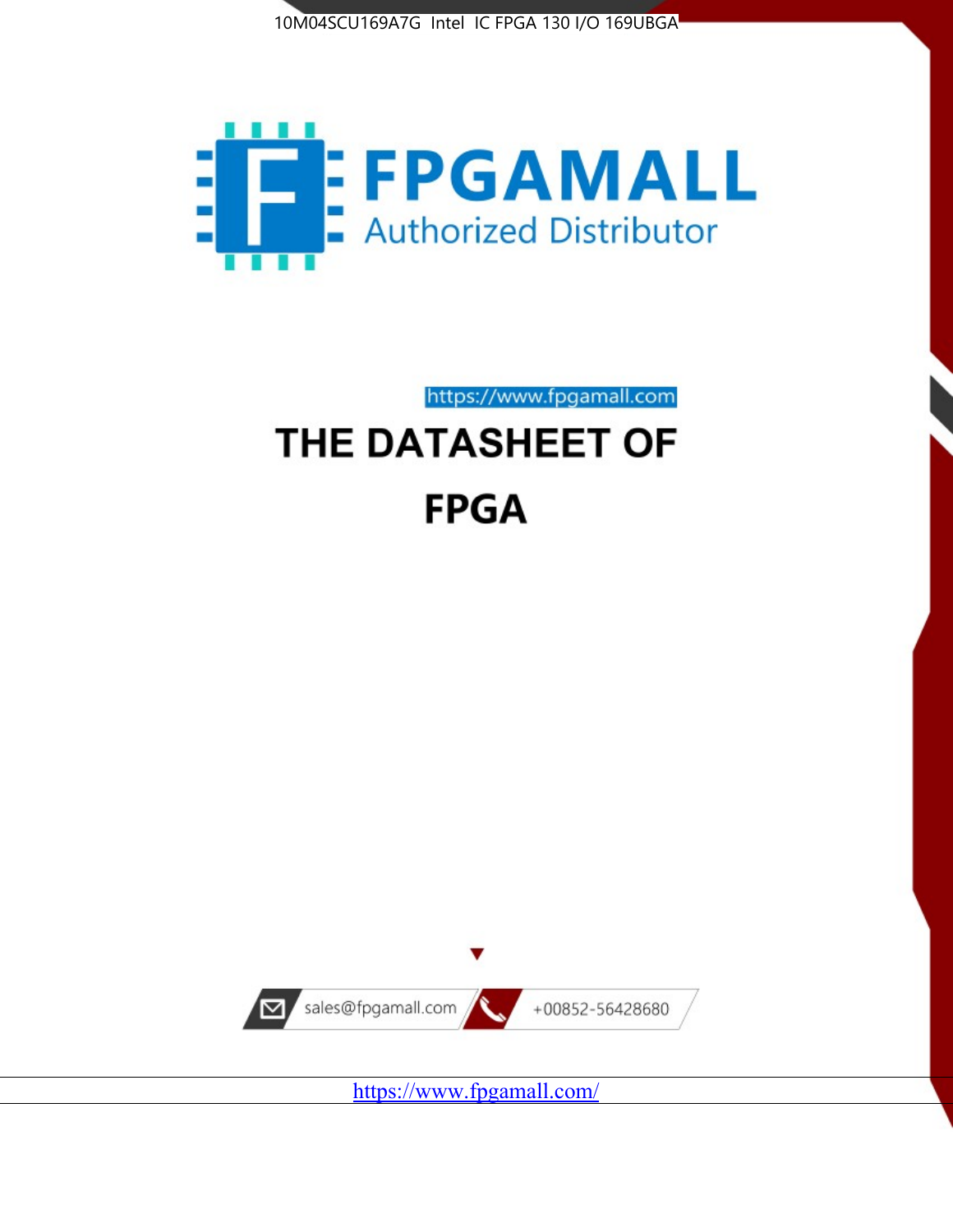10M04SCU169A7G Intel IC FPGA 130 I/O 169UBGA



## **Intel® MAX® 10 FPGA Device Overview**



**M10-OVERVIEW | 2017.12.15** Latest document on the web: **[PDF](https://www.altera.com/en_US/pdfs/literature/hb/max-10/m10_overview.pdf)** | **[HTML](https://www.altera.com/documentation/myt1396938463674.html)**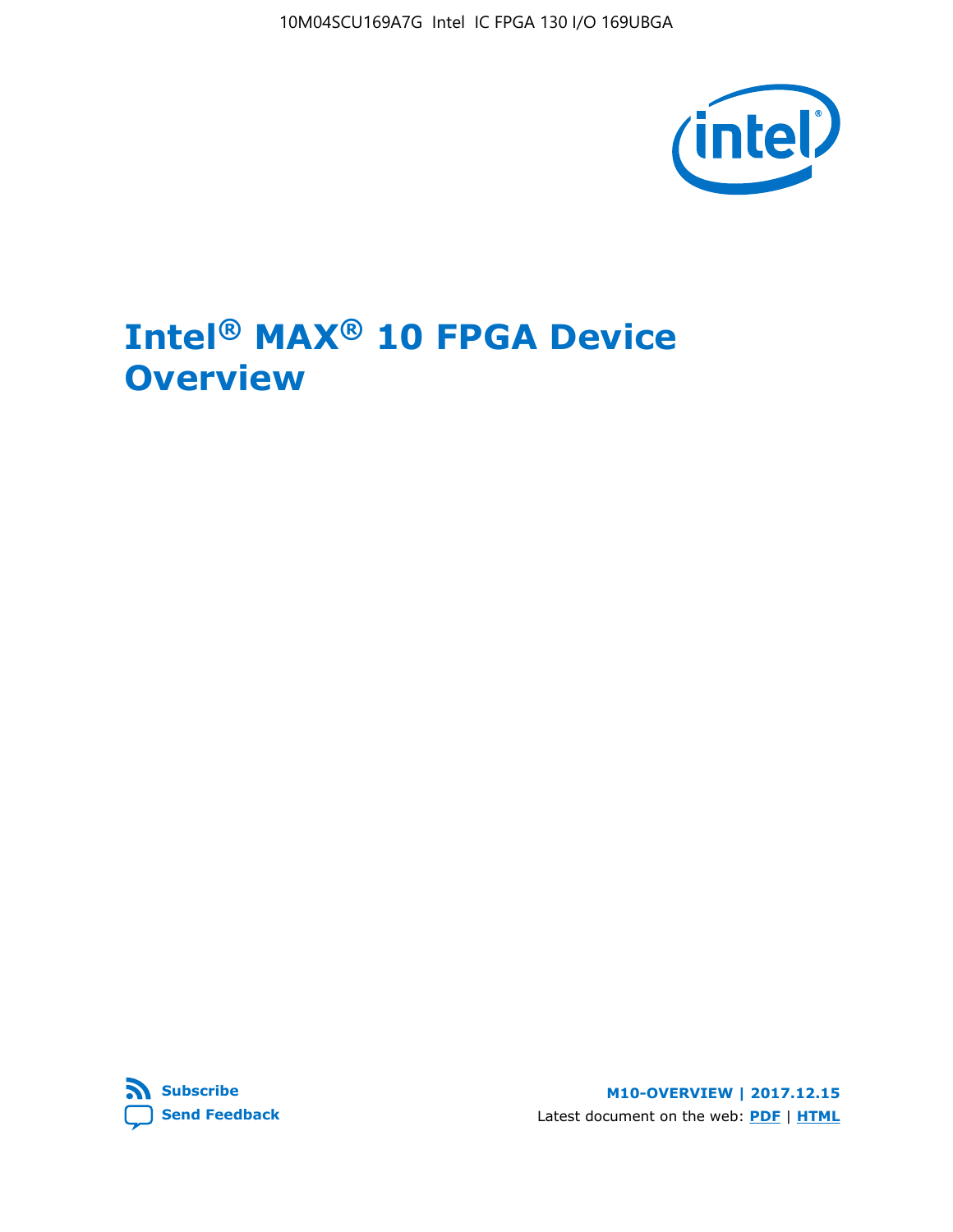

*Contents*

## **Contents**

| Intel® MAX® 10 FPGA Device Overview……………………………………………………………………………3  |  |
|--------------------------------------------------------------------|--|
|                                                                    |  |
|                                                                    |  |
|                                                                    |  |
|                                                                    |  |
|                                                                    |  |
|                                                                    |  |
|                                                                    |  |
|                                                                    |  |
|                                                                    |  |
|                                                                    |  |
|                                                                    |  |
|                                                                    |  |
|                                                                    |  |
|                                                                    |  |
|                                                                    |  |
|                                                                    |  |
|                                                                    |  |
|                                                                    |  |
|                                                                    |  |
| Document Revision History for Intel MAX 10 FPGA Device Overview 13 |  |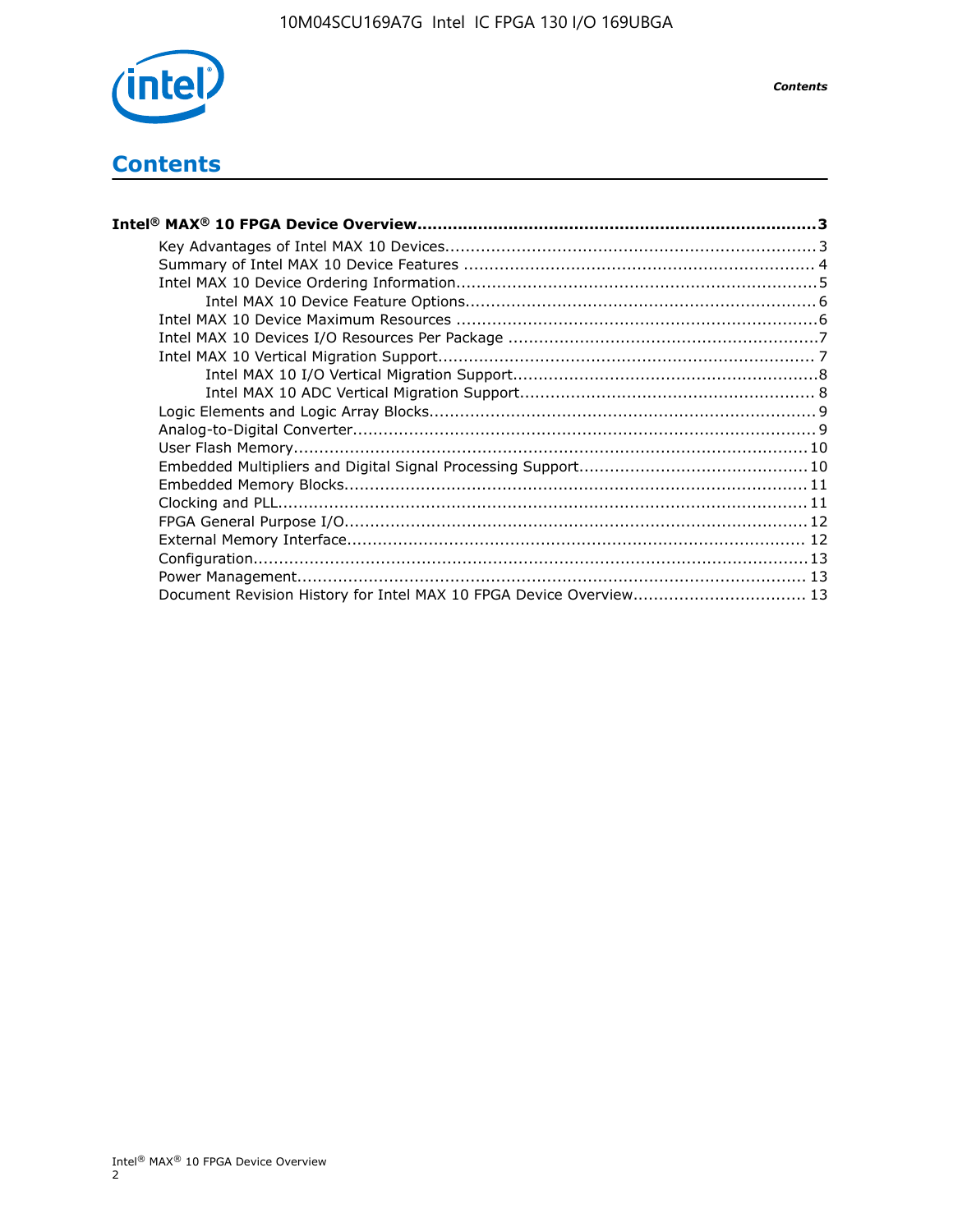

## **Intel® MAX® 10 FPGA Device Overview**

Intel® MAX® 10 devices are single-chip, non-volatile low-cost programmable logic devices (PLDs) to integrate the optimal set of system components.

The highlights of the Intel MAX 10 devices include:

- Internally stored dual configuration flash
- User flash memory
- Instant on support
- Integrated analog-to-digital converters (ADCs)
- Single-chip Nios II soft core processor support

Intel MAX 10 devices are the ideal solution for system management, I/O expansion, communication control planes, industrial, automotive, and consumer applications.

#### **Related Links**

[Intel MAX 10 FPGA Device Datasheet](https://www.altera.com/documentation/mcn1397700832153.html#mcn1397643748870)

## **Key Advantages of Intel MAX 10 Devices**

#### **Table 1. Key Advantages of Intel MAX 10 Devices**

| <b>Advantage</b>               | <b>Supporting Feature</b>                                                                                                                                                                                  |  |  |  |
|--------------------------------|------------------------------------------------------------------------------------------------------------------------------------------------------------------------------------------------------------|--|--|--|
| Simple and fast configuration  | Secure on-die flash memory enables device configuration in less than 10 ms                                                                                                                                 |  |  |  |
| Flexibility and integration    | Single device integrating PLD logic, RAM, flash memory, digital signal<br>processing (DSP), ADC, phase-locked loop (PLL), and I/Os<br>Small packages available from 3 mm $\times$ 3 mm                     |  |  |  |
| Low power                      | Sleep mode—significant standby power reduction and resumption in less than<br>$1 \text{ ms}$<br>Longer battery life-resumption from full power-off in less than 10 ms                                      |  |  |  |
| 20-year-estimated life cycle   | Built on TSMC's 55 nm embedded flash process technology                                                                                                                                                    |  |  |  |
| High productivity design tools | Intel Quartus <sup>®</sup> Prime Lite edition (no cost license)<br>Platform Designer (Standard) system integration tool<br>DSP Builder for Intel FPGAs<br>Nios <sup>®</sup> II Embedded Design Suite (EDS) |  |  |  |

Intel Corporation. All rights reserved. Intel, the Intel logo, Altera, Arria, Cyclone, Enpirion, MAX, Nios, Quartus and Stratix words and logos are trademarks of Intel Corporation or its subsidiaries in the U.S. and/or other countries. Intel warrants performance of its FPGA and semiconductor products to current specifications in accordance with Intel's standard warranty, but reserves the right to make changes to any products and services at any time without notice. Intel assumes no responsibility or liability arising out of the application or use of any information, product, or service described herein except as expressly agreed to in writing by Intel. Intel customers are advised to obtain the latest version of device specifications before relying on any published information and before placing orders for products or services. \*Other names and brands may be claimed as the property of others.

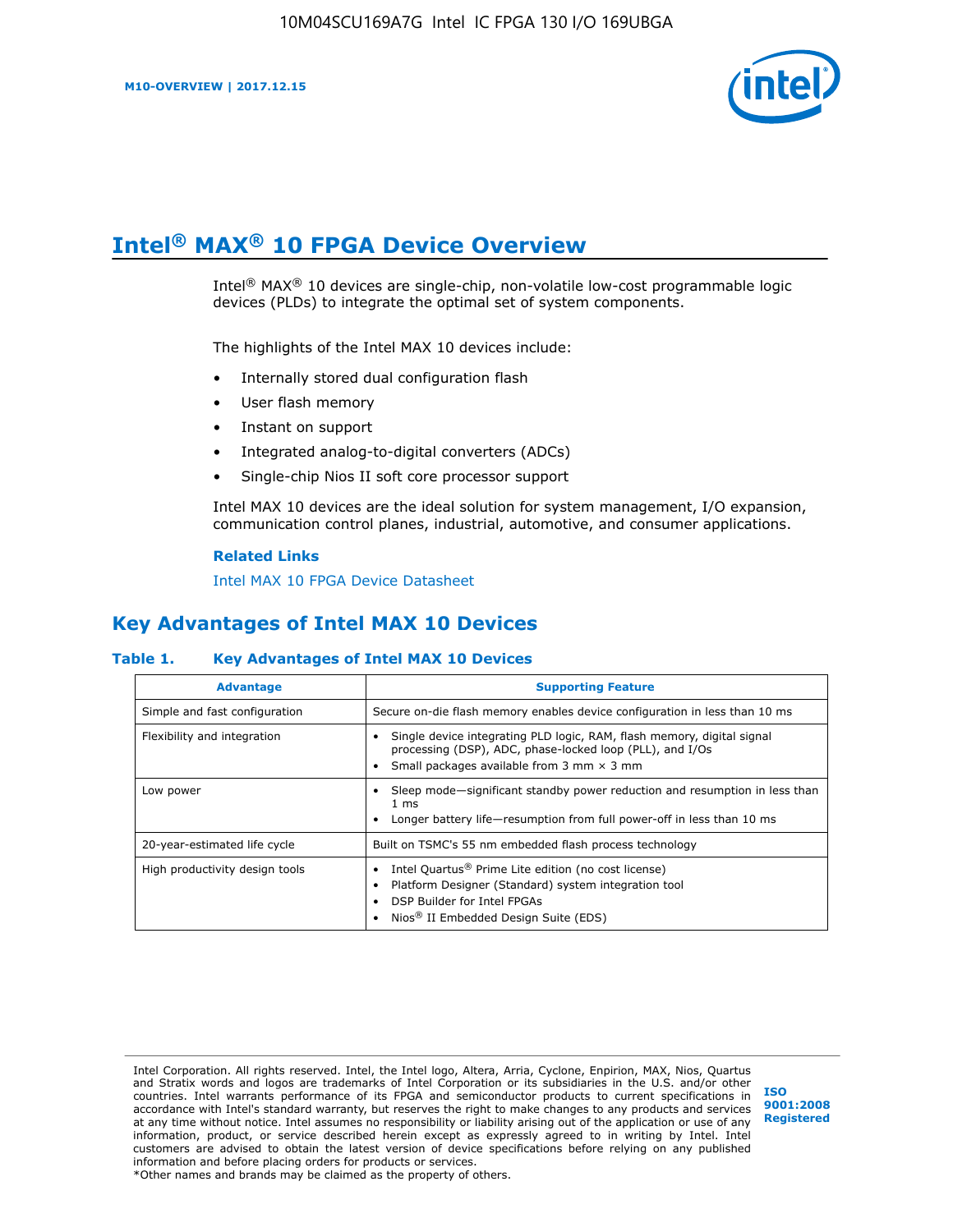

## **Summary of Intel MAX 10 Device Features**

#### **Table 2. Summary of Features for Intel MAX 10 Devices**

| <b>Feature</b>                       | <b>Description</b>                                                                                                                                                                                                                                                                                         |
|--------------------------------------|------------------------------------------------------------------------------------------------------------------------------------------------------------------------------------------------------------------------------------------------------------------------------------------------------------|
| Technology                           | 55 nm TSMC Embedded Flash (Flash + SRAM) process technology                                                                                                                                                                                                                                                |
| Packaging                            | Low cost, small form factor packages-support multiple packaging<br>technologies and pin pitches<br>Multiple device densities with compatible package footprints for seamless<br>migration between different device densities<br>RoHS6-compliant                                                            |
| Core architecture                    | 4-input look-up table (LUT) and single register logic element (LE)<br>$\bullet$<br>LEs arranged in logic array block (LAB)<br>$\bullet$<br>Embedded RAM and user flash memory<br>$\bullet$<br>Clocks and PLLs<br>$\bullet$<br>Embedded multiplier blocks<br>$\bullet$<br>General purpose I/Os<br>$\bullet$ |
| Internal memory blocks               | M9K-9 kilobits (Kb) memory blocks<br>$\bullet$<br>Cascadable blocks to create RAM, dual port, and FIFO functions<br>$\bullet$                                                                                                                                                                              |
| User flash memory (UFM)              | User accessible non-volatile storage<br>$\bullet$<br>High speed operating frequency<br>$\bullet$<br>Large memory size<br>High data retention<br>$\bullet$<br>Multiple interface option                                                                                                                     |
| Embedded multiplier blocks           | One $18 \times 18$ or two 9 $\times$ 9 multiplier modes<br>$\bullet$<br>Cascadable blocks enabling creation of filters, arithmetic functions, and image<br>processing pipelines                                                                                                                            |
| <b>ADC</b>                           | 12-bit successive approximation register (SAR) type<br>$\bullet$<br>Up to 17 analog inputs<br>$\bullet$<br>Cumulative speed up to 1 million samples per second (MSPS)<br>Integrated temperature sensing capability<br>$\bullet$                                                                            |
| Clock networks                       | Global clocks support<br>$\bullet$<br>High speed frequency in clock network                                                                                                                                                                                                                                |
| Internal oscillator                  | Built-in internal ring oscillator                                                                                                                                                                                                                                                                          |
| PLLs                                 | • Analog-based<br>Low jitter<br>$\bullet$<br>High precision clock synthesis<br>$\bullet$<br>Clock delay compensation<br>$\bullet$<br>Zero delay buffering<br>$\bullet$<br>Multiple output taps<br>$\bullet$                                                                                                |
| General-purpose I/Os (GPIOs)         | • Multiple I/O standards support<br>On-chip termination (OCT)<br>$\bullet$<br>Up to 830 megabits per second (Mbps) LVDS receiver, 800 Mbps LVDS<br>transmitter                                                                                                                                             |
| External memory interface (EMIF) (1) | Supports up to 600 Mbps external memory interfaces:<br>continued                                                                                                                                                                                                                                           |

<sup>(1)</sup> EMIF is only supported in selected Intel MAX 10 device density and package combinations. Refer to the *External Memory Interface User Guide* for more information.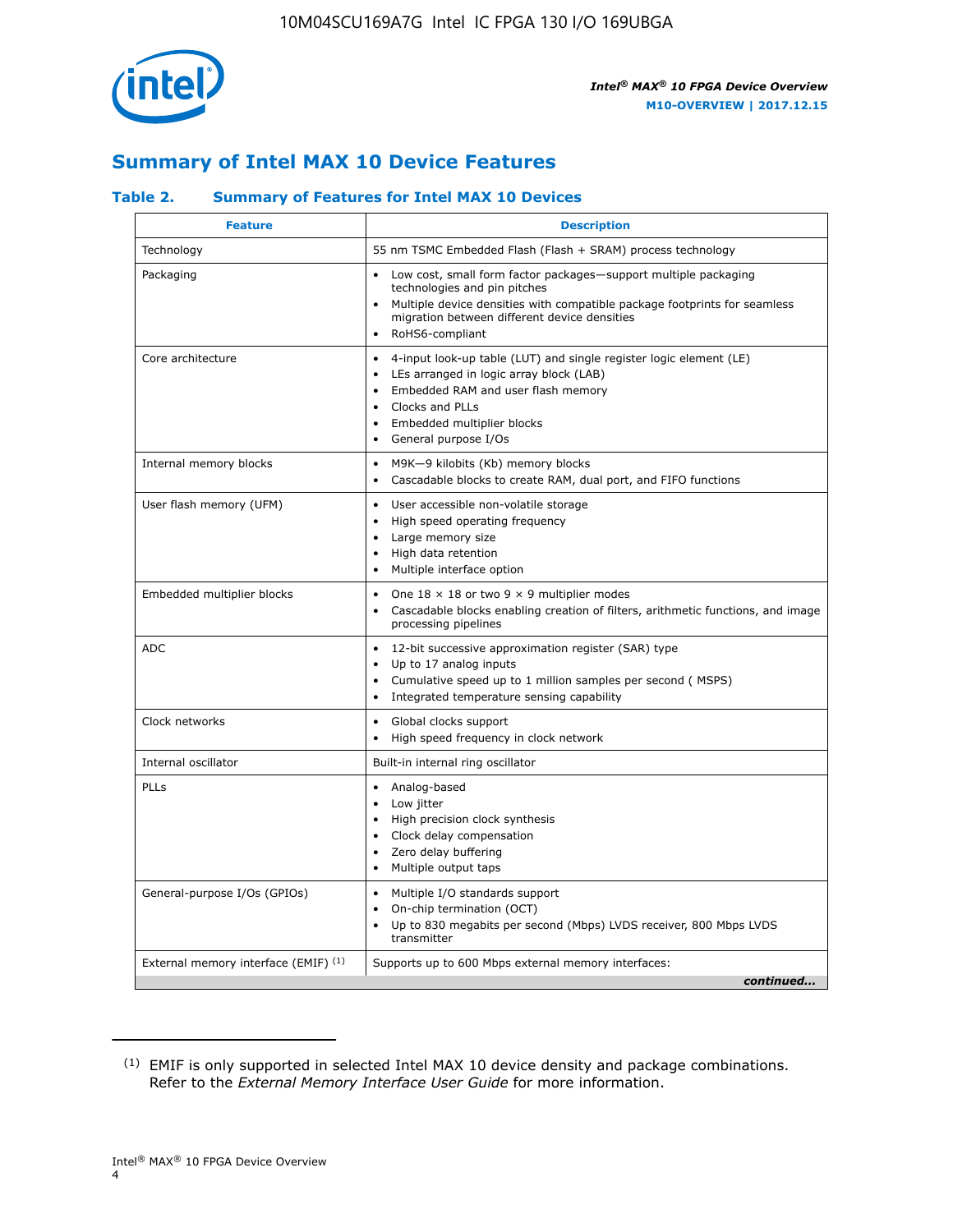

| <b>Feature</b>                | <b>Description</b>                                                                                                                                                                                                                                                                                                                                                                                                                               |  |  |  |
|-------------------------------|--------------------------------------------------------------------------------------------------------------------------------------------------------------------------------------------------------------------------------------------------------------------------------------------------------------------------------------------------------------------------------------------------------------------------------------------------|--|--|--|
|                               | DDR3, DDR3L, DDR2, LPDDR2 (on 10M16, 10M25, 10M40, and 10M50.)<br>SRAM (Hardware support only)<br><i>Note:</i> For 600 Mbps performance, -6 device speed grade is required.<br>Performance varies according to device grade (commercial, industrial, or<br>automotive) and device speed grade $(-6 \text{ or } -7)$ . Refer to the <i>Intel MAX</i><br>10 FPGA Device Datasheet or External Memory Interface Spec Estimator<br>for more details. |  |  |  |
| Configuration                 | Internal configuration<br>JTAG<br>٠<br>Advanced Encryption Standard (AES) 128-bit encryption and compression<br>options<br>Flash memory data retention of 20 years at 85 $^{\circ}$ C                                                                                                                                                                                                                                                            |  |  |  |
| Flexible power supply schemes | Single- and dual-supply device options<br>Dynamically controlled input buffer power down<br>Sleep mode for dynamic power reduction                                                                                                                                                                                                                                                                                                               |  |  |  |

## **Intel MAX 10 Device Ordering Information**

#### **Figure 1. Sample Ordering Code and Available Options for Intel MAX 10 Devices**



*Note:* The –I6 and –A6 speed grades of the Intel MAX 10 FPGA devices are not available by default in the Intel Quartus Prime software. Contact your local Intel sales representatives for support.

#### **Related Links**

#### [Intel FPGA Product Selector](http://www.altera.com/products/selector/psg-selector.html)

Provides the latest information about Intel FPGAs.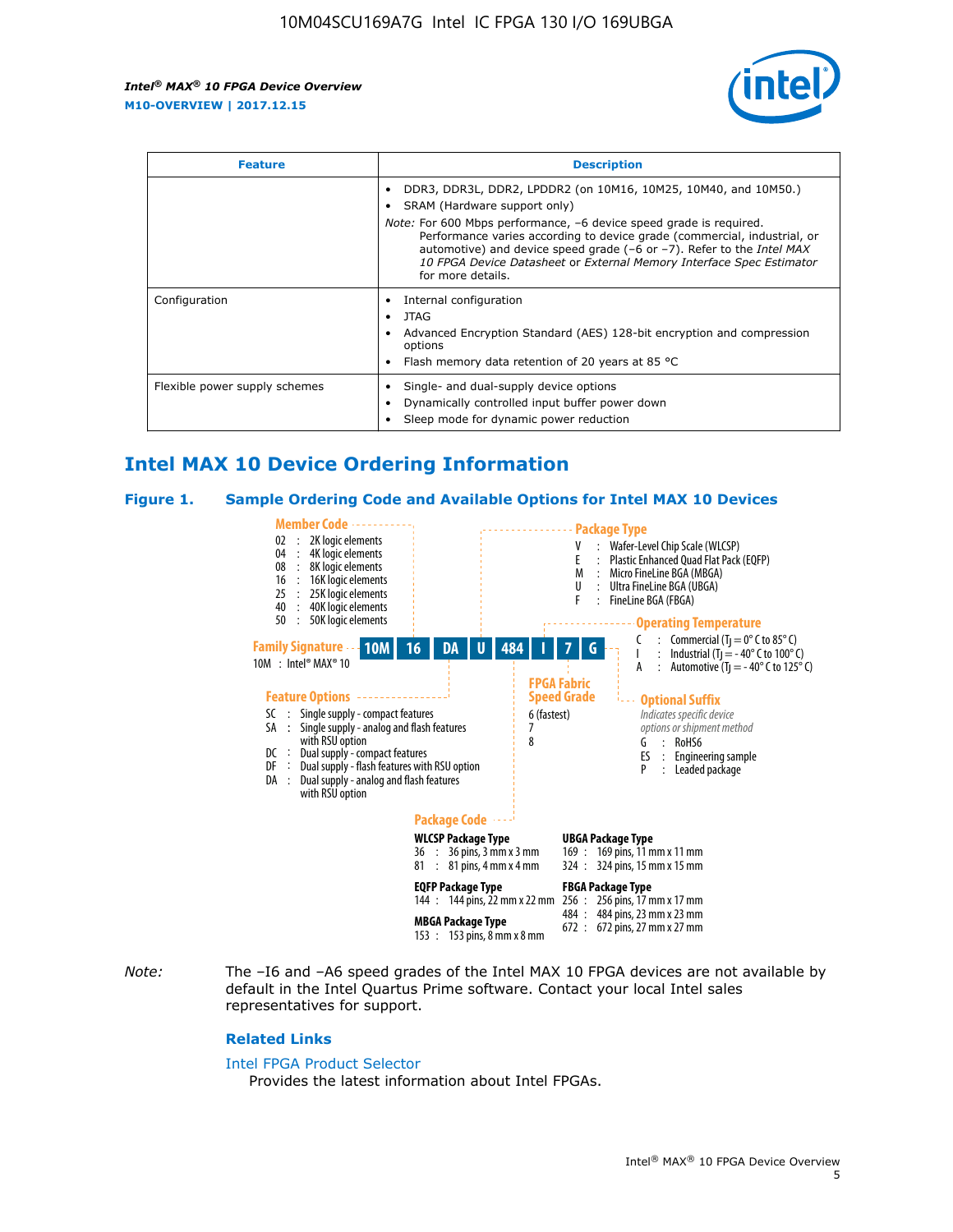

### **Intel MAX 10 Device Feature Options**

#### **Table 3. Feature Options for Intel MAX 10 Devices**

| <b>Option</b> | <b>Feature</b>                                                                                                                                                                          |
|---------------|-----------------------------------------------------------------------------------------------------------------------------------------------------------------------------------------|
| Compact       | Devices with core architecture featuring single configuration image with self-configuration capability                                                                                  |
| Flash         | Devices with core architecture featuring:<br>Dual configuration image with self-configuration capability<br>Remote system upgrade capability<br>Memory initialization                   |
| Analog        | Devices with core architecture featuring:<br>Dual configuration image with self-configuration capability<br>Remote system upgrade capability<br>Memory initialization<br>Integrated ADC |

## **Intel MAX 10 Device Maximum Resources**

#### **Table 4. Maximum Resource Counts for Intel MAX 10 Devices**

| <b>Resource</b>              |                            |              |                |              | <b>Device</b>  |                |              |                |
|------------------------------|----------------------------|--------------|----------------|--------------|----------------|----------------|--------------|----------------|
|                              |                            | <b>10M02</b> | 10M04          | <b>10M08</b> | <b>10M16</b>   | <b>10M25</b>   | <b>10M40</b> | <b>10M50</b>   |
|                              | Logic Elements (LE) (K)    | 2            | 4              | 8            | 16             | 25             | 40           | 50             |
| M9K Memory (Kb)              |                            | 108          | 189            | 378          | 549            | 675            | 1,260        | 1,638          |
|                              | User Flash Memory (Kb) (2) | 96           | 1,248          | 1,376        | 2,368          | 3,200          | 5,888        | 5,888          |
| $18 \times 18$ Multiplier    |                            | 16           | 20             | 24           | 45             | 55             | 125          | 144            |
| <b>PLL</b>                   |                            | 2            | $\overline{2}$ | 2            | $\overline{4}$ | $\overline{4}$ | 4            | $\overline{4}$ |
| GPIO                         |                            | 246          | 246            | 250          | 320            | 360            | 500          | 500            |
| <b>LVDS</b>                  | Dedicated<br>Transmitter   | 15           | 15             | 15           | 22             | 24             | 30           | 30             |
|                              | Emulated<br>Transmitter    | 114          | 114            | 116          | 151            | 171            | 241          | 241            |
|                              | Dedicated Receiver         | 114          | 114            | 116          | 151            | 171            | 241          | 241            |
| Internal Configuration Image |                            | $\mathbf{1}$ | $\overline{2}$ | 2            | $\overline{2}$ | $\overline{2}$ | 2            | $\overline{2}$ |
| ADC                          |                            |              | 1              | $\mathbf{1}$ | $\mathbf{1}$   | 2              | 2            | 2              |

<sup>(2)</sup> The maximum possible value including user flash memory and configuration flash memory. For more information, refer to [Intel MAX 10 User Flash Memory User Guide](https://www.altera.com/documentation/vgo1395753117436.html#vgo1395811844282).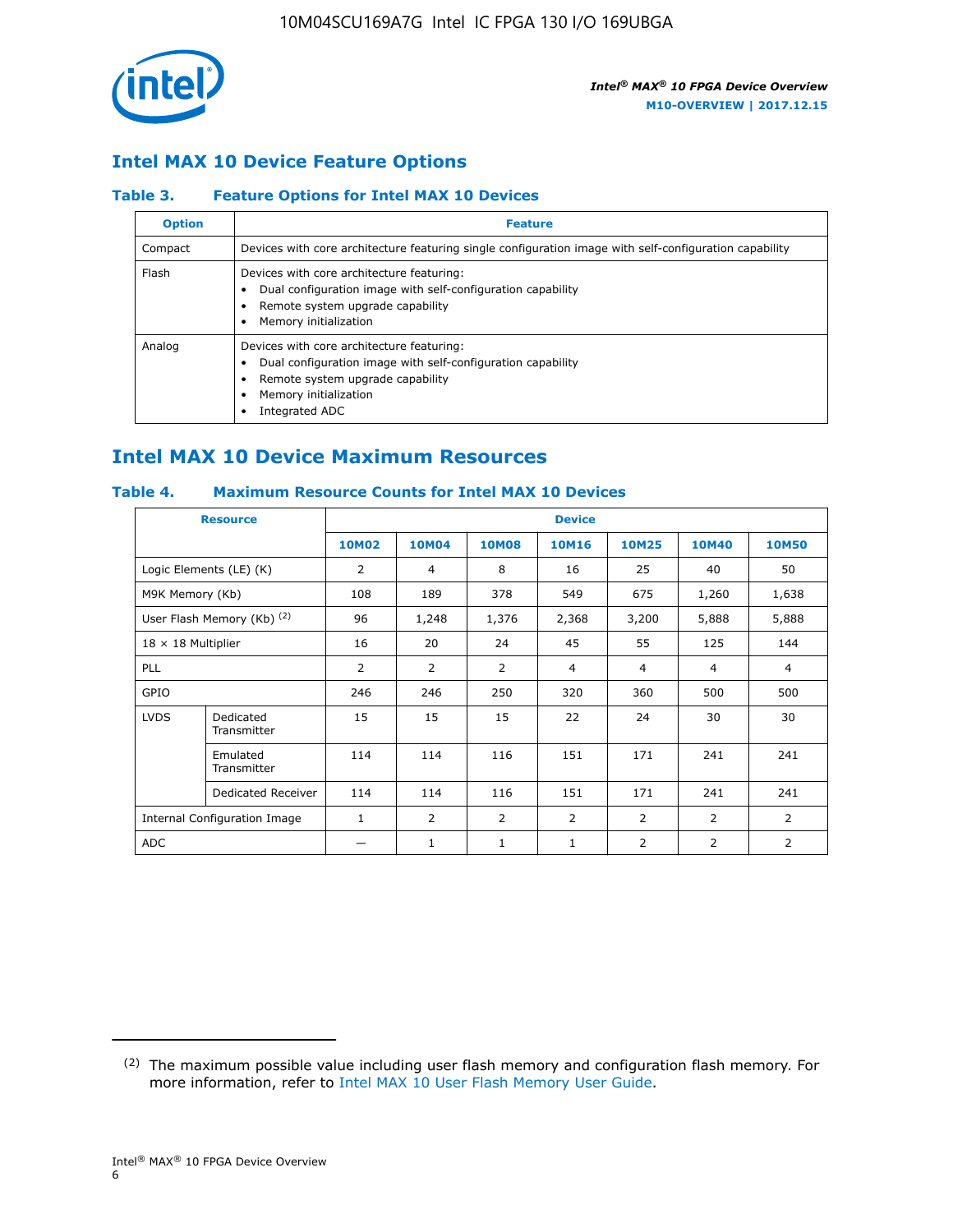

## **Intel MAX 10 Devices I/O Resources Per Package**

#### **Table 5. Package Plan for Intel MAX 10 Single Power Supply Devices**

| <b>Device</b> |                   | <b>Package</b>                     |                      |                             |                                      |  |  |  |  |
|---------------|-------------------|------------------------------------|----------------------|-----------------------------|--------------------------------------|--|--|--|--|
|               | <b>Type</b>       | M153<br>153-pin MBGA               | U169<br>169-pin UBGA | <b>U324</b><br>324-pin UBGA | E144<br>144-pin EQFP                 |  |  |  |  |
|               | <b>Size</b>       | $8 \text{ mm} \times 8 \text{ mm}$ | 11 mm $\times$ 11 mm | $15$ mm $\times$ 15 mm      | $22 \text{ mm} \times 22 \text{ mm}$ |  |  |  |  |
|               | <b>Ball Pitch</b> | $0.5$ mm                           | $0.8$ mm             | $0.8$ mm                    | $0.5$ mm                             |  |  |  |  |
| 10M02         |                   | 112                                | 130                  | 246                         | 101                                  |  |  |  |  |
| 10M04         |                   | 112                                | 130                  | 246                         | 101                                  |  |  |  |  |
| 10M08         |                   | 112                                | 130                  | 246                         | 101                                  |  |  |  |  |
| 10M16         |                   |                                    | 130                  | 246                         | 101                                  |  |  |  |  |
| 10M25         |                   |                                    |                      |                             | 101                                  |  |  |  |  |
| 10M40         |                   |                                    |                      |                             | 101                                  |  |  |  |  |
| 10M50         |                   |                                    |                      |                             | 101                                  |  |  |  |  |

#### **Table 6. Package Plan for Intel MAX 10 Dual Power Supply Devices**

| <b>Device</b> |                   | <b>Package</b> |                                                |                                                                    |                         |                             |                             |  |  |
|---------------|-------------------|----------------|------------------------------------------------|--------------------------------------------------------------------|-------------------------|-----------------------------|-----------------------------|--|--|
|               | <b>Type</b>       | <b>V36</b>     | <b>V81</b>                                     | <b>U324</b><br>36-pin WLCSP 81-pin WLCSP 324-pin UBGA 256-pin FBGA | <b>F256</b>             | <b>F484</b><br>484-pin FBGA | <b>F672</b><br>672-pin FBGA |  |  |
|               | <b>Size</b>       |                | $3$ mm $\times$ 3 mm $ 4$ mm $\times$ 4 mm $ $ | $15$ mm $\times$ 15<br>mm                                          | 17 mm $\times$ 17<br>mm | $23$ mm $\times$ 23<br>mm   | $27$ mm $\times$ 27<br>mm   |  |  |
|               | <b>Ball Pitch</b> | $0.4$ mm       | $0.4$ mm                                       | $0.8$ mm                                                           | 1.0 <sub>mm</sub>       | 1.0 <sub>mm</sub>           | 1.0 <sub>mm</sub>           |  |  |
| 10M02         |                   | 27             |                                                | 160                                                                |                         |                             |                             |  |  |
| 10M04         |                   |                |                                                | 246                                                                | 178                     |                             |                             |  |  |
| 10M08         |                   |                | 56                                             | 246                                                                | 178                     | 250                         |                             |  |  |
| 10M16         |                   |                |                                                | 246                                                                | 178                     | 320                         |                             |  |  |
| 10M25         |                   |                |                                                |                                                                    | 178                     | 360                         |                             |  |  |
| 10M40         |                   |                |                                                |                                                                    | 178                     | 360                         | 500                         |  |  |
| 10M50         |                   |                |                                                |                                                                    | 178                     | 360                         | 500                         |  |  |

#### **Related Links**

- [Intel MAX 10 General Purpose I/O User Guide](https://www.altera.com/documentation/sam1393999966669.html#sam1394000084476)
- [Intel MAX 10 High-Speed LVDS I/O User Guide](https://www.altera.com/documentation/sam1394433606063.html#sam1394433911642)

## **Intel MAX 10 Vertical Migration Support**

Vertical migration supports the migration of your design to other Intel MAX 10 devices of different densities in the same package with similar I/O and ADC resources.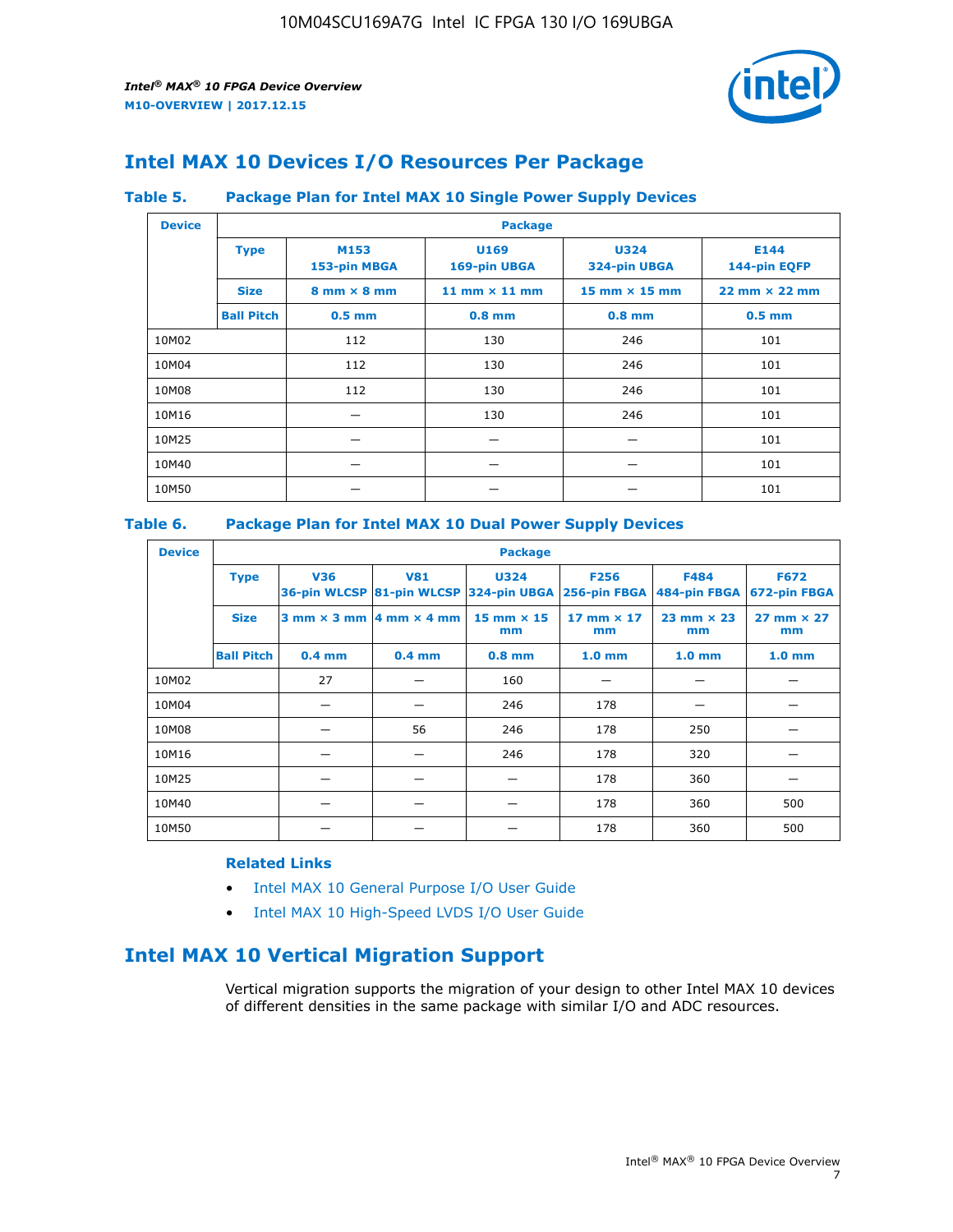

### **Intel MAX 10 I/O Vertical Migration Support**

#### **Figure 2. Migration Capability Across Intel MAX 10 Devices**

- The arrows indicate the migration paths. The devices included in each vertical migration path are shaded. Non-migratable devices are omitted. Some packages have several migration paths. Devices with lesser I/O resources in the same path have lighter shades.
- To achieve the full I/O migration across product lines in the same migration path, restrict I/Os usage to match the product line with the lowest I/O count.

|               | Package                          |            |      |      |             |      |                                    |      |      |  |
|---------------|----------------------------------|------------|------|------|-------------|------|------------------------------------|------|------|--|
| <b>Device</b> | <b>V36</b>                       | <b>V81</b> | M153 | U169 | <b>U324</b> | F256 | E144                               | F484 | F672 |  |
| 10M02         |                                  |            |      |      | 7           |      |                                    |      |      |  |
| 10M04         |                                  |            |      |      |             |      |                                    |      |      |  |
| 10M08         |                                  |            |      |      |             |      |                                    |      |      |  |
| 10M16         |                                  |            |      |      |             |      |                                    |      |      |  |
| 10M25         |                                  |            |      |      |             |      |                                    |      |      |  |
| 10M40         |                                  |            |      |      |             |      |                                    |      |      |  |
| 10M50         |                                  |            |      |      |             |      |                                    |      |      |  |
|               | <b>Dual Power Supply Devices</b> |            |      |      |             |      | <b>Single Power Supply Devices</b> |      |      |  |

*Note:* To verify the pin migration compatibility, use the Pin Migration View window in the Intel Quartus Prime software Pin Planner.

#### **Intel MAX 10 ADC Vertical Migration Support**

#### **Figure 3. ADC Vertical Migration Across Intel MAX 10 Devices**

The arrows indicate the ADC migration paths. The devices included in each vertical migration path are shaded.

|                                                                                                                                                                                                                         | Package |      |      |                  |      |      |      |  |  |
|-------------------------------------------------------------------------------------------------------------------------------------------------------------------------------------------------------------------------|---------|------|------|------------------|------|------|------|--|--|
| <b>Device</b>                                                                                                                                                                                                           | M153    | U169 | U324 | F <sub>256</sub> | E144 | F484 | F672 |  |  |
| 10M04                                                                                                                                                                                                                   |         |      |      |                  |      |      |      |  |  |
| 10M08                                                                                                                                                                                                                   |         |      |      |                  |      |      |      |  |  |
| 10M16                                                                                                                                                                                                                   |         |      |      |                  |      |      |      |  |  |
| 10M25                                                                                                                                                                                                                   |         |      |      |                  |      |      |      |  |  |
| 10M40                                                                                                                                                                                                                   |         |      |      |                  |      |      |      |  |  |
| 10M50                                                                                                                                                                                                                   |         |      |      |                  |      |      |      |  |  |
| Dual ADC Device: Each ADC (ADC1 and ADC2) supports 1 dedicated analog input pin and 8 dual function pins.<br><b>Single ADC Device:</b> Single ADC that supports 1 dedicated analog input pin and 16 dual function pins. |         |      |      |                  |      |      |      |  |  |

**Single ADC Device:** Single ADC that supports 1 dedicated analog input pin and 8 dual function pins.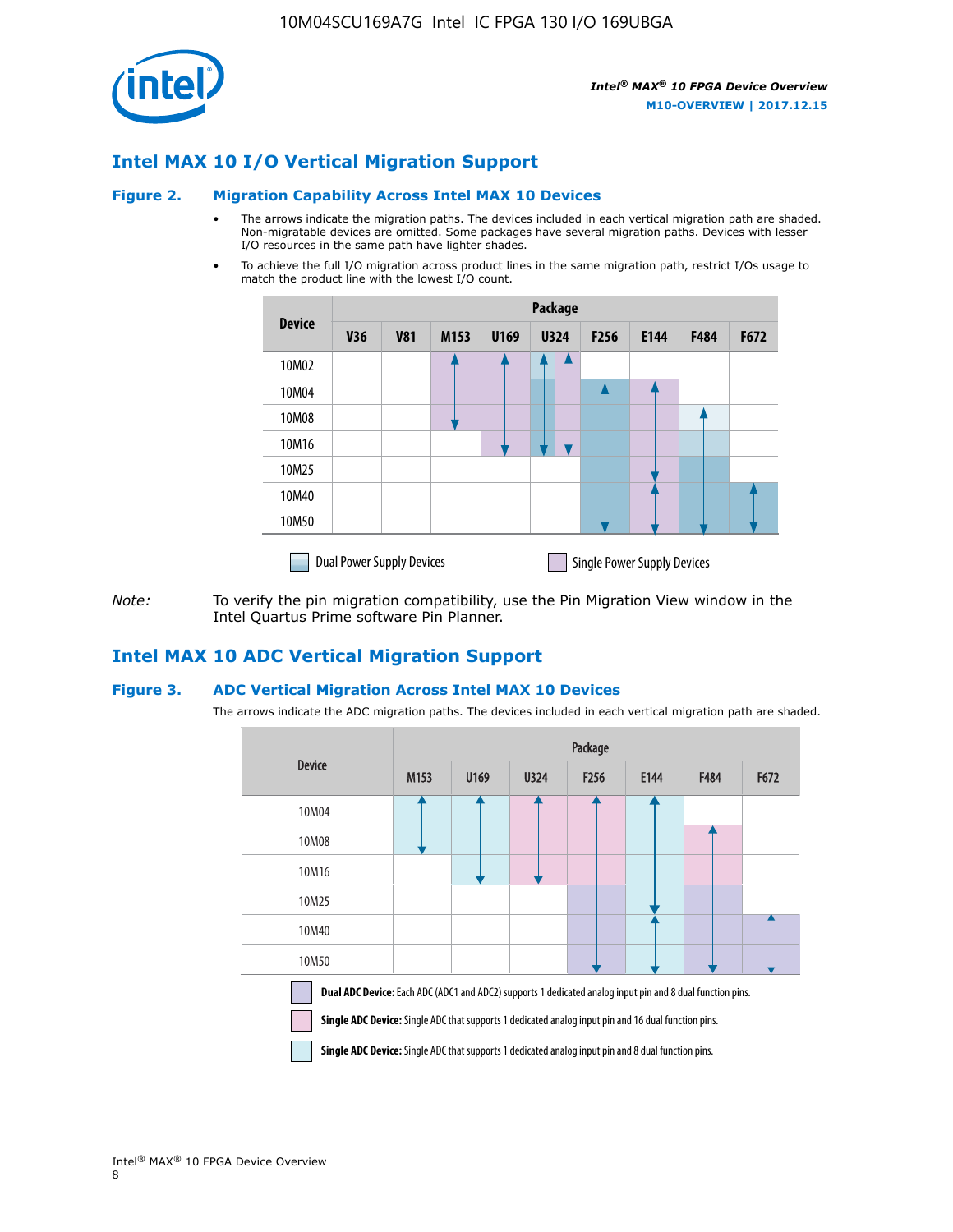

#### **Table 7. Pin Migration Conditions for ADC Migration**

| <b>Source</b>     | <b>Target</b>     | <b>Migratable Pins</b>                                                                                            |
|-------------------|-------------------|-------------------------------------------------------------------------------------------------------------------|
| Single ADC device | Single ADC device | You can migrate all ADC input pins                                                                                |
| Dual ADC device   | Dual ADC device   |                                                                                                                   |
| Single ADC device | Dual ADC device   | One dedicated analog input pin.                                                                                   |
| Dual ADC device   | Single ADC device | Eight dual function pins from the ADC1 block of the<br>٠<br>source device to the ADC1 block of the target device. |

## **Logic Elements and Logic Array Blocks**

The LAB consists of 16 logic elements (LE) and a LAB-wide control block. An LE is the smallest unit of logic in the Intel MAX 10 device architecture. Each LE has four inputs, a four-input look-up table (LUT), a register, and output logic. The four-input LUT is a function generator that can implement any function with four variables.

#### **Figure 4. Intel MAX 10 Device Family LEs**



#### **Analog-to-Digital Converter**

Intel MAX 10 devices feature up to two ADCs. You can use the ADCs to monitor many different signals, including on-chip temperature.

#### **Table 8. ADC Features**

| <b>Feature</b>             | <b>Description</b>                                                                                                                                                                                  |
|----------------------------|-----------------------------------------------------------------------------------------------------------------------------------------------------------------------------------------------------|
| 12-bit resolution          | Translates analog signal to digital data for information processing, computing,<br>data transmission, and control systems<br>Provides a 12-bit digital representation of the observed analog signal |
| Up to 1 MSPS sampling rate | Monitors single-ended external inputs with a cumulative sampling rate of 25<br>kilosamples per second to 1 MSPS in normal mode                                                                      |
|                            |                                                                                                                                                                                                     |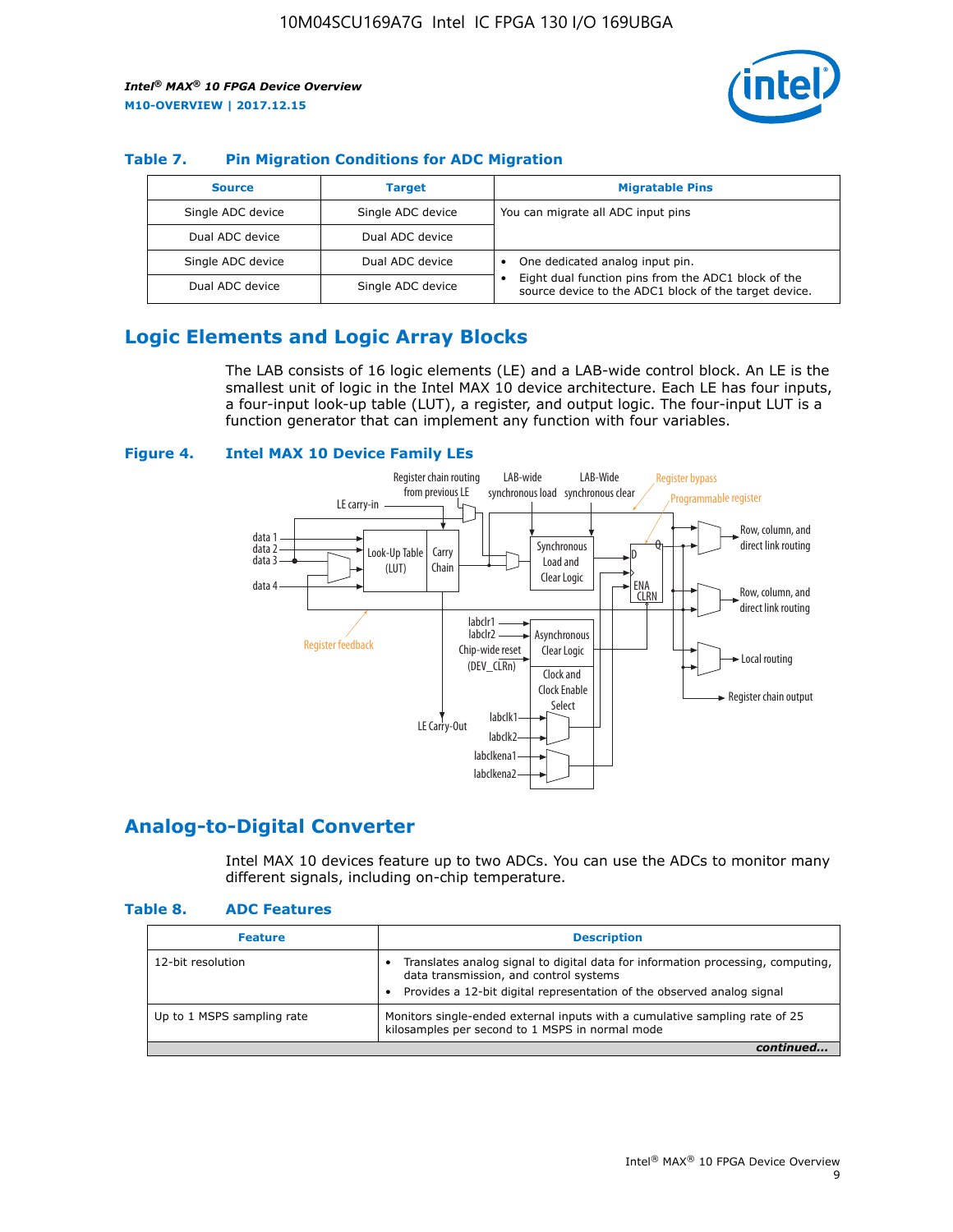

| <b>Feature</b>                                                  | <b>Description</b>                                                                                                                         |
|-----------------------------------------------------------------|--------------------------------------------------------------------------------------------------------------------------------------------|
| Up to 17 single-ended external inputs<br>for single ADC devices | One dedicated analog and 16 dual function input pins                                                                                       |
| Up to 18 single-ended external inputs<br>for dual ADC devices   | One dedicated analog and eight dual-function input pins in each ADC block<br>٠<br>Simultaneous measurement capability for dual ADC devices |
| On-chip temperature sensor                                      | Monitors external temperature data input with a sampling rate of up to 50<br>kilosamples per second                                        |

## **User Flash Memory**

The user flash memory (UFM) block in Intel MAX 10 devices stores non-volatile information.

UFM provides an ideal storage solution that you can access using Avalon Memory-Mapped (Avalon-MM) slave interface protocol.

#### **Table 9. UFM Features**

| <b>Features</b>     | <b>Capacity</b>                                                             |
|---------------------|-----------------------------------------------------------------------------|
| Endurance           | Counts to at least 10,000 program/erase cycles                              |
| Data retention      | 20 years at 85 $^{\circ}$ C<br>٠<br>10 years at 100 °C<br>$\bullet$         |
| Operating frequency | Maximum 116 MHz for parallel interface and 7.25 MHz for<br>serial interface |
| Data length         | Stores data up to 32 bits length in parallel                                |

## **Embedded Multipliers and Digital Signal Processing Support**

Intel MAX 10 devices support up to 144 embedded multiplier blocks. Each block supports one individual  $18 \times 18$ -bit multiplier or two individual  $9 \times 9$ -bit multipliers.

With the combination of on-chip resources and external interfaces in Intel MAX 10 devices, you can build DSP systems with high performance, low system cost, and low power consumption.

You can use the Intel MAX 10 device on its own or as a DSP device co-processor to improve price-to-performance ratios of DSP systems.

You can control the operation of the embedded multiplier blocks using the following options:

- Parameterize the relevant IP cores with the Intel Quartus Prime parameter editor
- Infer the multipliers directly with VHDL or Verilog HDL

System design features provided for Intel MAX 10 devices: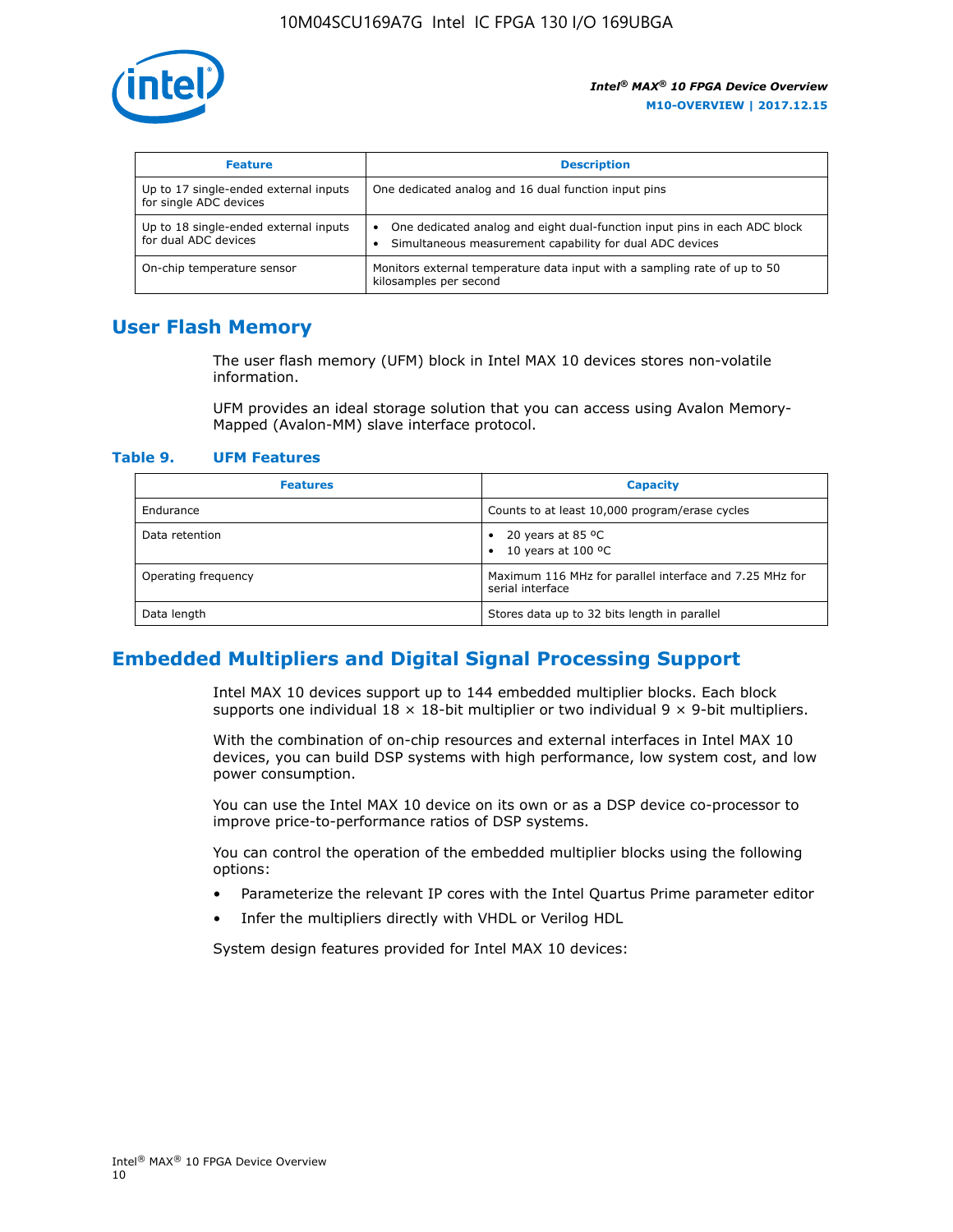

- DSP IP cores:
	- Common DSP processing functions such as finite impulse response (FIR), fast Fourier transform (FFT), and numerically controlled oscillator (NCO) functions
	- Suites of common video and image processing functions
- Complete reference designs for end-market applications
- DSP Builder for Intel FPGAs interface tool between the Intel Quartus Prime software and the MathWorks Simulink and MATLAB design environments
- DSP development kits

#### **Embedded Memory Blocks**

The embedded memory structure consists of M9K memory blocks columns. Each M9K memory block of a Intel MAX 10 device provides 9 Kb of on-chip memory capable of operating at up to 284 MHz. The embedded memory structure consists of M9K memory blocks columns. Each M9K memory block of a Intel MAX 10 device provides 9 Kb of on-chip memory. You can cascade the memory blocks to form wider or deeper logic structures.

You can configure the M9K memory blocks as RAM, FIFO buffers, or ROM.

The Intel MAX 10 device memory blocks are optimized for applications such as high throughput packet processing, embedded processor program, and embedded data storage.

| <b>Operation Modes</b> | <b>Port Widths</b>                                                            |
|------------------------|-------------------------------------------------------------------------------|
| Single port            | $x1, x2, x4, x8, x9, x16, x18, x32, and x36$                                  |
| Simple dual port       | $x1, x2, x4, x8, x9, x16, x18, x32, and x36$                                  |
| True dual port         | $\times1, \times2, \times4, \times8, \times9, \times16, \text{and } \times18$ |

#### **Table 10. M9K Operation Modes and Port Widths**

## **Clocking and PLL**

Intel MAX 10 devices offer the following resources: global clock (GCLK) networks and phase-locked loops (PLLs) with a 116-MHz built-in oscillator.

Intel MAX 10 devices support up to 20 global clock (GCLK) networks with operating frequency up to 450 MHz. The GCLK networks have high drive strength and low skew.

The PLLs provide robust clock management and synthesis for device clock management, external system clock management, and I/O interface clocking. The high precision and low jitter PLLs offers the following features:

- Reduction in the number of oscillators required on the board
- Reduction in the device clock pins through multiple clock frequency synthesis from a single reference clock source
- Frequency synthesis
- On-chip clock de-skew
- Jitter attenuation
- Dynamic phase-shift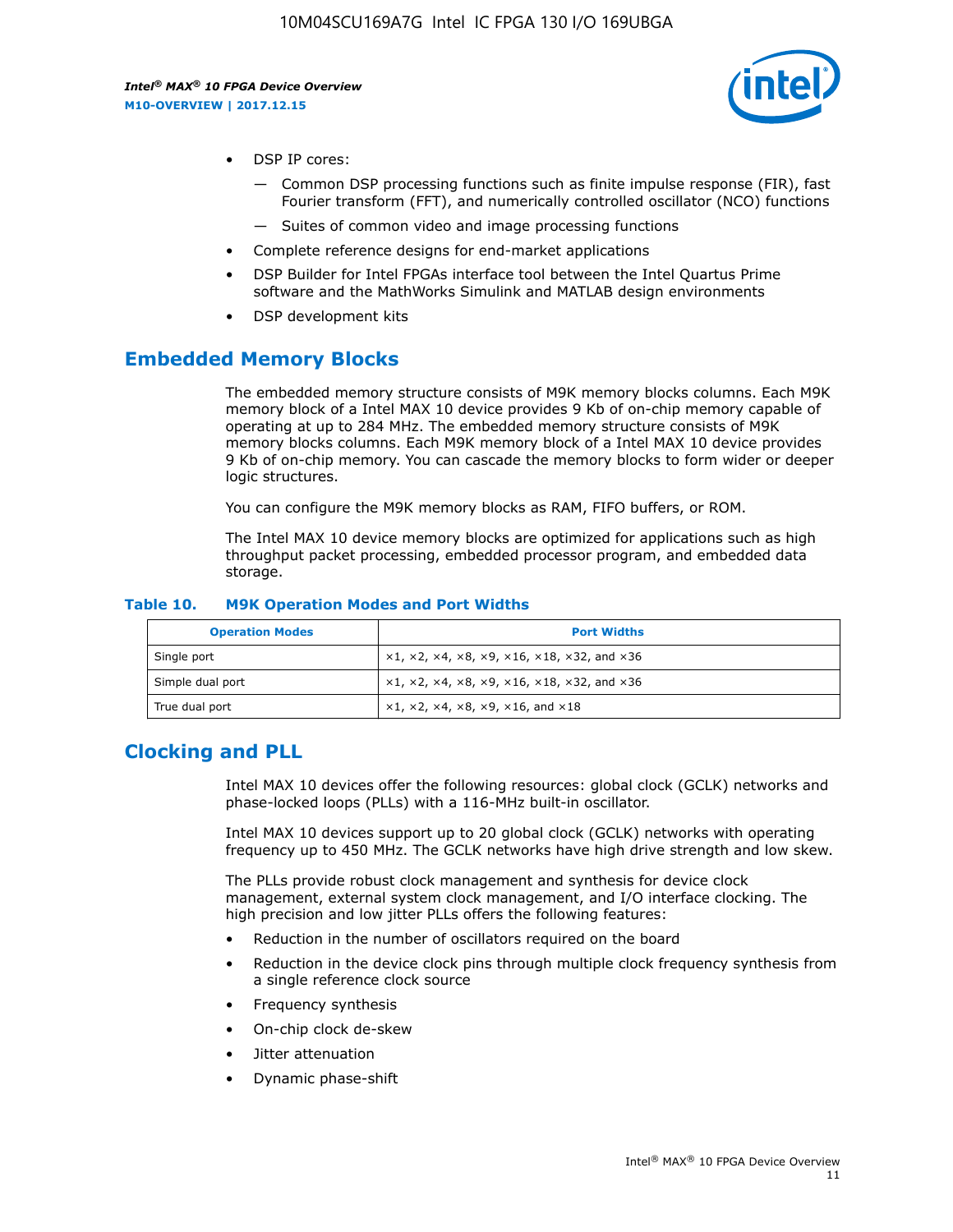

- Zero delay buffer
- Counter reconfiguration
- Bandwidth reconfiguration
- Programmable output duty cycle
- PLL cascading
- Reference clock switchover
- Driving of the ADC block

## **FPGA General Purpose I/O**

The Intel MAX 10 I/O buffers support a range of programmable features.

These features increase the flexibility of I/O utilization and provide an alternative to reduce the usage of external discrete components such as a pull-up resistor and a PCI clamp diode.

## **External Memory Interface**

Dual-supply Intel MAX 10 devices feature external memory interfaces solution that uses the I/O elements on the right side of the devices together with the UniPHY IP.

With this solution, you can create external memory interfaces to 16-bit SDRAM components with error correction coding (ECC).

*Note:* The external memory interface feature is available only for dual-supply Intel MAX 10 devices.

#### **Table 11. External Memory Interface Performance**

| <b>External Memory</b><br>Interface $(3)$ | <b>I/O Standard</b> | <b>Maximum Width</b> | <b>Maximum Frequency (MHz)</b> |
|-------------------------------------------|---------------------|----------------------|--------------------------------|
| <b>DDR3 SDRAM</b>                         | SSTL-15             | 16 bit $+8$ bit ECC  | 303                            |
| <b>DDR3L SDRAM</b>                        | SSTL-135            | 16 bit $+8$ bit ECC  | 303                            |
| <b>DDR2 SDRAM</b>                         | SSTL-18             | 16 bit $+8$ bit ECC  | 200                            |
| LPDDR2 SDRAM                              | $H$ SUL-12          | 16 bit without ECC   | $200^{(4)}$                    |

#### **Related Links**

[External Memory Interface Spec Estimator](http://www.altera.com/technology/memory/estimator/mem-emif-index.html)

Provides a parametric tool that allows you to find and compare the performance of the supported external memory interfaces in Intel FPGAs.

 $(3)$  The device hardware supports SRAM. Use your own design to interface with SRAM devices.

 $(4)$  To achieve the specified performance, constrain the memory device I/O and core power supply variation to within ±3%. By default, the frequency is 167 MHz.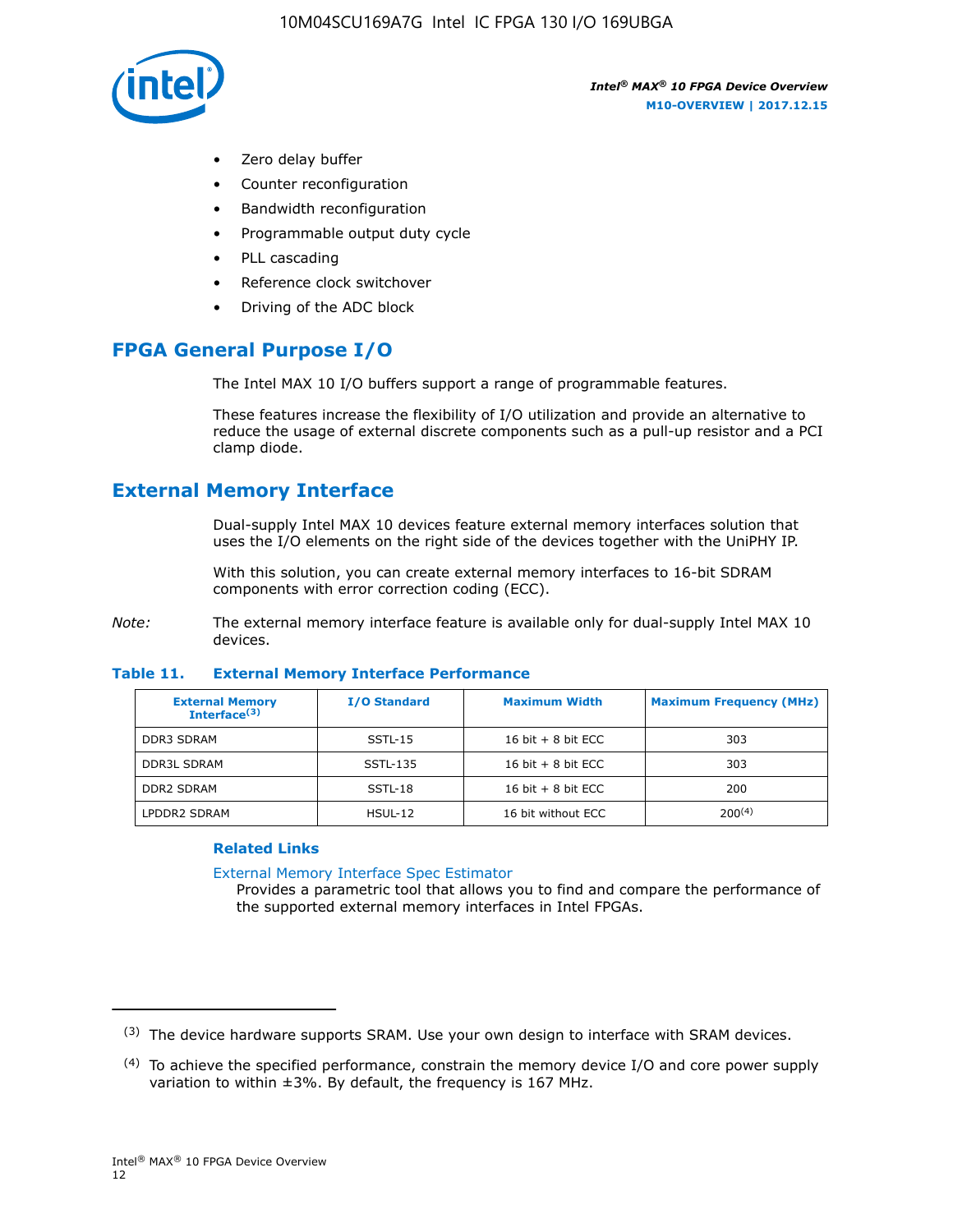

## **Configuration**

#### **Table 12. Configuration Features**

| <b>Feature</b>                    | <b>Description</b>                                                                                                                                                                       |
|-----------------------------------|------------------------------------------------------------------------------------------------------------------------------------------------------------------------------------------|
| Dual configuration                | Stores two configuration images in the configuration flash memory (CFM)<br>Selects the first configuration image to load using the CONFIG SEL pin                                        |
| Design security                   | Supports 128-bit key with non-volatile key programming<br>Limits access of the JTAG instruction during power-up in the JTAG secure mode<br>Unique device ID for each Intel MAX 10 device |
| <b>SEU Mitigation</b>             | Auto-detects cyclic redundancy check (CRC) errors during configuration<br>Provides optional CRC error detection and identification in user mode                                          |
| Dual-purpose configuration<br>pin | Functions as configuration pins prior to user mode<br>$\bullet$<br>Provides options to be used as configuration pin or user I/O pin in user mode                                         |
| Configuration data<br>compression | Decompresses the compressed configuration bitstream data in real-time during<br>configuration<br>Reduces the size of configuration image stored in the CFM                               |
| Instant-on                        | Provides the fastest power-up mode for Intel MAX 10 devices.                                                                                                                             |

#### **Table 13. Configuration Schemes for Intel MAX 10 Devices**

| <b>Configuration Scheme</b>   | <b>Compression</b>       | <b>Encryption</b> | <b>Dual Image</b><br><b>Configuration</b> | <b>Data Width</b> |
|-------------------------------|--------------------------|-------------------|-------------------------------------------|-------------------|
| <b>Internal Configuration</b> | Yes                      | Yes               | Yes                                       |                   |
| <b>JTAG</b>                   | $\overline{\phantom{a}}$ |                   | -                                         |                   |

## **Power Management**

#### **Table 14. Power Options**

| <b>Power Options</b>                  | <b>Advantage</b>                                                                                                                        |  |
|---------------------------------------|-----------------------------------------------------------------------------------------------------------------------------------------|--|
| Single-supply device                  | Saves board space and costs.                                                                                                            |  |
| Dual-supply device                    | Consumes less power<br>Offers higher performance<br>$\bullet$                                                                           |  |
| Power management<br>controller scheme | Reduces dynamic power consumption when certain applications are in standby mode<br>Provides a fast wake-up time of less than 1 ms.<br>٠ |  |

## **Document Revision History for Intel MAX 10 FPGA Device Overview**

| <b>Date</b>   | <b>Version</b> | <b>Changes</b>                                                                                                                                                                                                                       |
|---------------|----------------|--------------------------------------------------------------------------------------------------------------------------------------------------------------------------------------------------------------------------------------|
| December 2017 | 2017.12.15     | Added the U324 package for the Intel MAX 10 single power supply<br>devices.<br>Updated the 10M02 GPIO and LVDS count in the Maximum Resource<br>Counts for Intel MAX 10 Devices table.<br>Updated the I/O vertical migration figure. |
| February 2017 | 2017.02.21     | Rebranded as Intel.                                                                                                                                                                                                                  |
|               |                |                                                                                                                                                                                                                                      |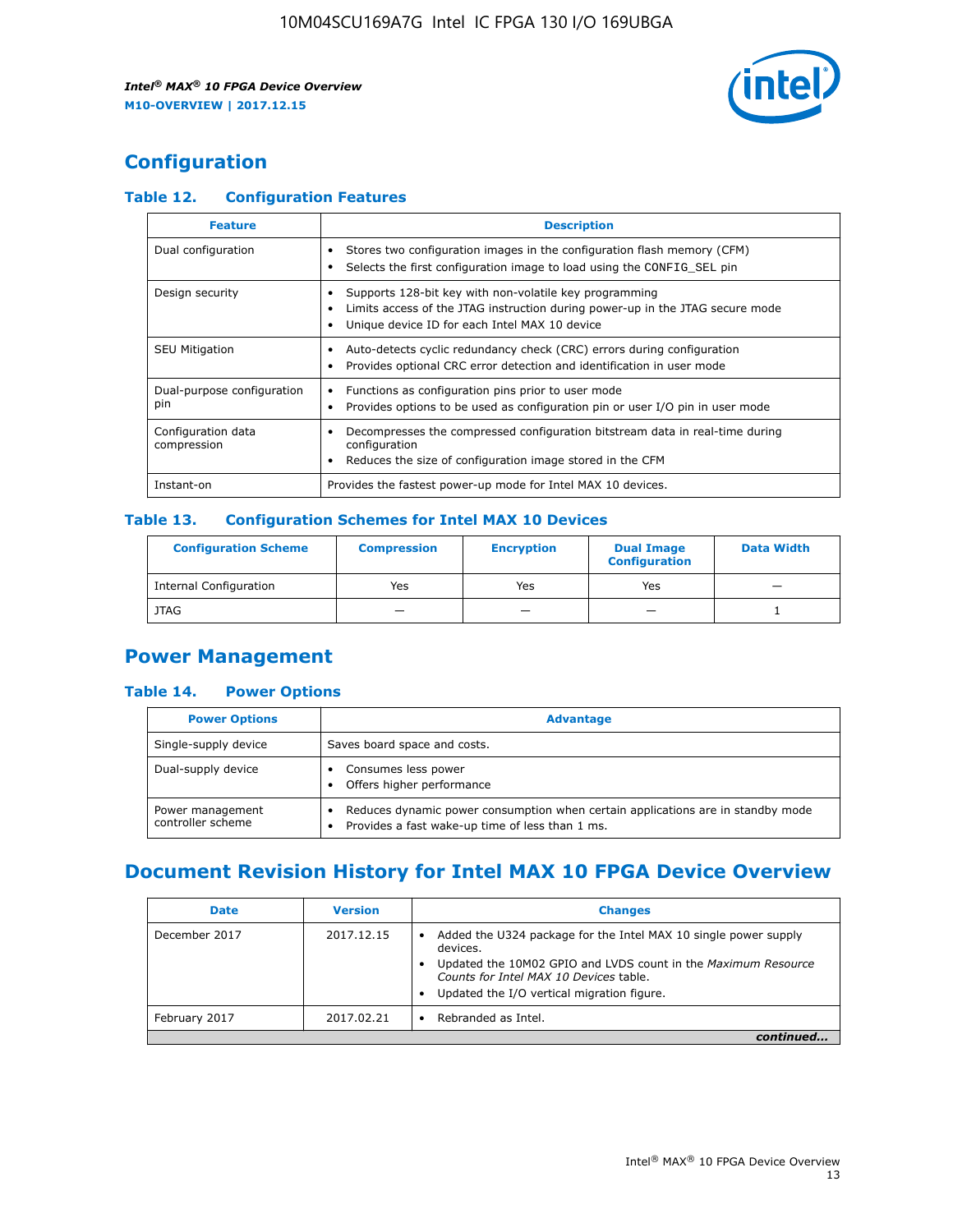

| <b>Date</b>    | <b>Version</b> | <b>Changes</b>                                                                                                                                                                                                                                                                                                                                                                                                                                                                                                                                                                                                                                                                                                                                                                                                                                                                                                                                                                                                                                                                                                  |
|----------------|----------------|-----------------------------------------------------------------------------------------------------------------------------------------------------------------------------------------------------------------------------------------------------------------------------------------------------------------------------------------------------------------------------------------------------------------------------------------------------------------------------------------------------------------------------------------------------------------------------------------------------------------------------------------------------------------------------------------------------------------------------------------------------------------------------------------------------------------------------------------------------------------------------------------------------------------------------------------------------------------------------------------------------------------------------------------------------------------------------------------------------------------|
| December 2016  | 2016.12.20     | • Updated EMIF information in the Summary of Features for Intel MAX 10<br>Devices table. EMIF is only supported in selected Intel MAX 10 device<br>density and package combinations, and for 600 Mbps performance, -6<br>device speed grade is required.<br>Updated the device ordering information to include P for leaded<br>package.                                                                                                                                                                                                                                                                                                                                                                                                                                                                                                                                                                                                                                                                                                                                                                         |
| May 2016       | 2016.05.02     | Removed all preliminary marks.<br>Update the ADC sampling rate description. The ADC feature monitors<br>single-ended external inputs with a cumulative sampling rate of 25<br>kilosamples per second to 1 MSPS in normal mode.                                                                                                                                                                                                                                                                                                                                                                                                                                                                                                                                                                                                                                                                                                                                                                                                                                                                                  |
| November 2015  | 2015.11.02     | Removed SF feature from the device ordering information figure.<br>$\bullet$<br>Changed instances of Quartus II to Intel Quartus Prime.<br>$\bullet$                                                                                                                                                                                                                                                                                                                                                                                                                                                                                                                                                                                                                                                                                                                                                                                                                                                                                                                                                            |
| May 2015       | 2015.05.04     | Added clearer descriptions for the feature options listed in the device<br>ordering information figure.<br>Updated the maximum dedicated LVDS transmitter count of 10M02<br>device from 10 to 9.<br>Removed the F672 package of the Intel MAX 10 10M25 device :<br>- Updated the devices I/O resources per package.<br>- Updated the I/O vertical migration support.<br>- Updated the ADC vertical migration support.<br>Updated the maximum resources for 10M25 device:<br>- Maximum GPIO from 380 to 360.<br>- Maximum dedicated LVDS transmitter from 26 to 24.<br>- Maximum emulated LVDS transmitter from 181 to 171.<br>- Maximum dedicated LVDS receiver from 181 to 171.<br>Added ADC information for the E144 package of the 10M04 device.<br>Updated the ADC vertical migration diagram to clarify that there are<br>single ADC devices with eight and 16 dual function pins.<br>Removed the note about contacting Altera for DDR3, DDR3L, DDR2,<br>and LPDDR2 external memory interface support. The Intel Quartus<br>Prime software supports these external memory interfaces from version<br>15.0. |
| December 2014  | 2014.12.15     | $\bullet$<br>Changed terms:<br>- "dual image" to "dual configuration image"<br>- "dual-image configuration" to dual configuration"<br>Added memory initialization feature for Flash and Analog devices.<br>Added maximum data retention capacity of up to 20 years for UFM<br>feature.<br>Added maximum operating frequency of 7.25 MHz for serial interface<br>for UFM feature.                                                                                                                                                                                                                                                                                                                                                                                                                                                                                                                                                                                                                                                                                                                                |
| September 2014 | 2014.09.22     | Initial release.                                                                                                                                                                                                                                                                                                                                                                                                                                                                                                                                                                                                                                                                                                                                                                                                                                                                                                                                                                                                                                                                                                |